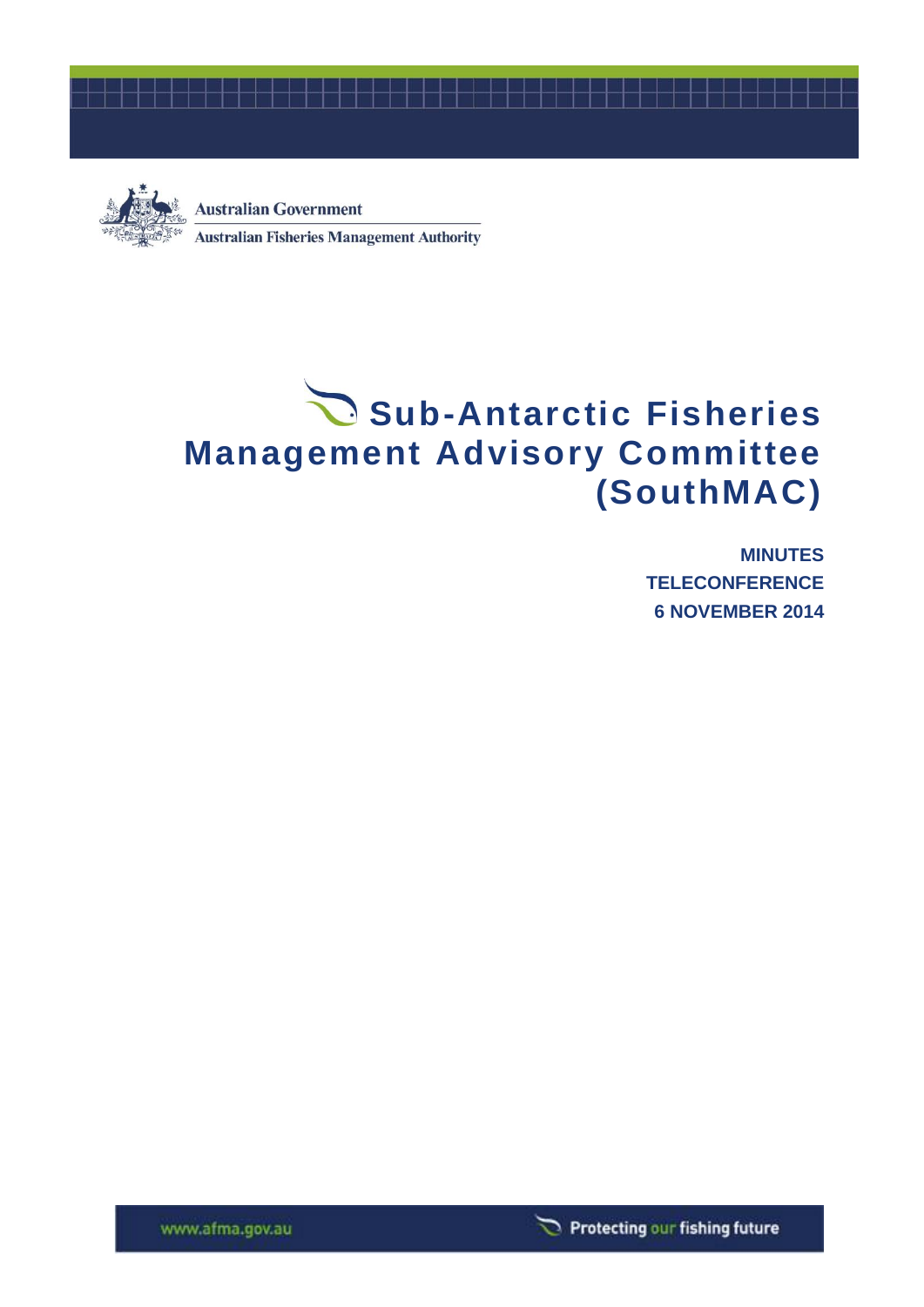# **SUB-ANTARCTIC FISHERIES MANAGEMENT ADVISORY COMMITTEE (SouthMAC)**

**CHAIR**: Mr Trent Timmiss (interim Chair) **Date:** 6 November 2014 **Venue**: Teleconference

# **Attendance**

## **Members**

Mr Trent Timmiss, Interim Chair Dr Malcolm Haddon, Scientific Member Mr Les Scott, Industry Member Mr Martin Exel, Industry Member Ms Lihini Weragoda, AAD Member Ms Jo Fisher, AFMA Member Ms Sarah Kirkcaldie (Executive Officer)

# **Apologies**

Mr Peter Neville, Chair Mr Jon Bryan, Conservation Member

# **Introduction**

A Sub-Antarctic Fisheries Management Advisory Committee (SouthMAC) teleconference was held on 6 November 2014.

The primary objective of the meeting was to discuss the outcomes of the Commission for the Conservation of Antarctic Marine Living Resources (CCAMLR) and the recommendations from the Sub-Antarctic Resource Assessment Group (SARAG) on the total allowable catch (TAC) for Patagonian toothfish, Mackerel Icefish and catch limits for bycatch species in the Heard Island and McDonald Islands Fishery (HIMIF) for the 2014/15 season, which starts on 1 December 2014.

The meeting met all requirements of Fisheries Management Paper 1, including the rules for dealing with conflicts of interest.

# **Agenda item 1 - Preliminaries**

The meeting was opened at 3.10pm on 6 November 2014 by the interim Chair, Mr Trent Timmiss.

## **1.1 Declaration of interests**

Mr Timmiss advised he is employed by AFMA and is the Senior Manager for Tuna and International fisheries and has no pecuniary interest in the sub-Antarctic fisheries. He also advised that he is a member of the Southern Bluefin Tuna Management Advisory Committee (SBTMAC) and the Tropical Tuna Management Advisory Committee (TTMAC).

Dr Haddon advised he is employed by CSIRO and is not undertaking specific research projects in relation to Sub-Antarctic fisheries, although he does provide advice to other researchers in relation to stock assessments, particularly for the Macquarie Island Toothfish Fishery (MITF). Dr Haddon is also a member on the Northern Prawn Fishery Resource Assessment Group and Slope Resource Assessment Group.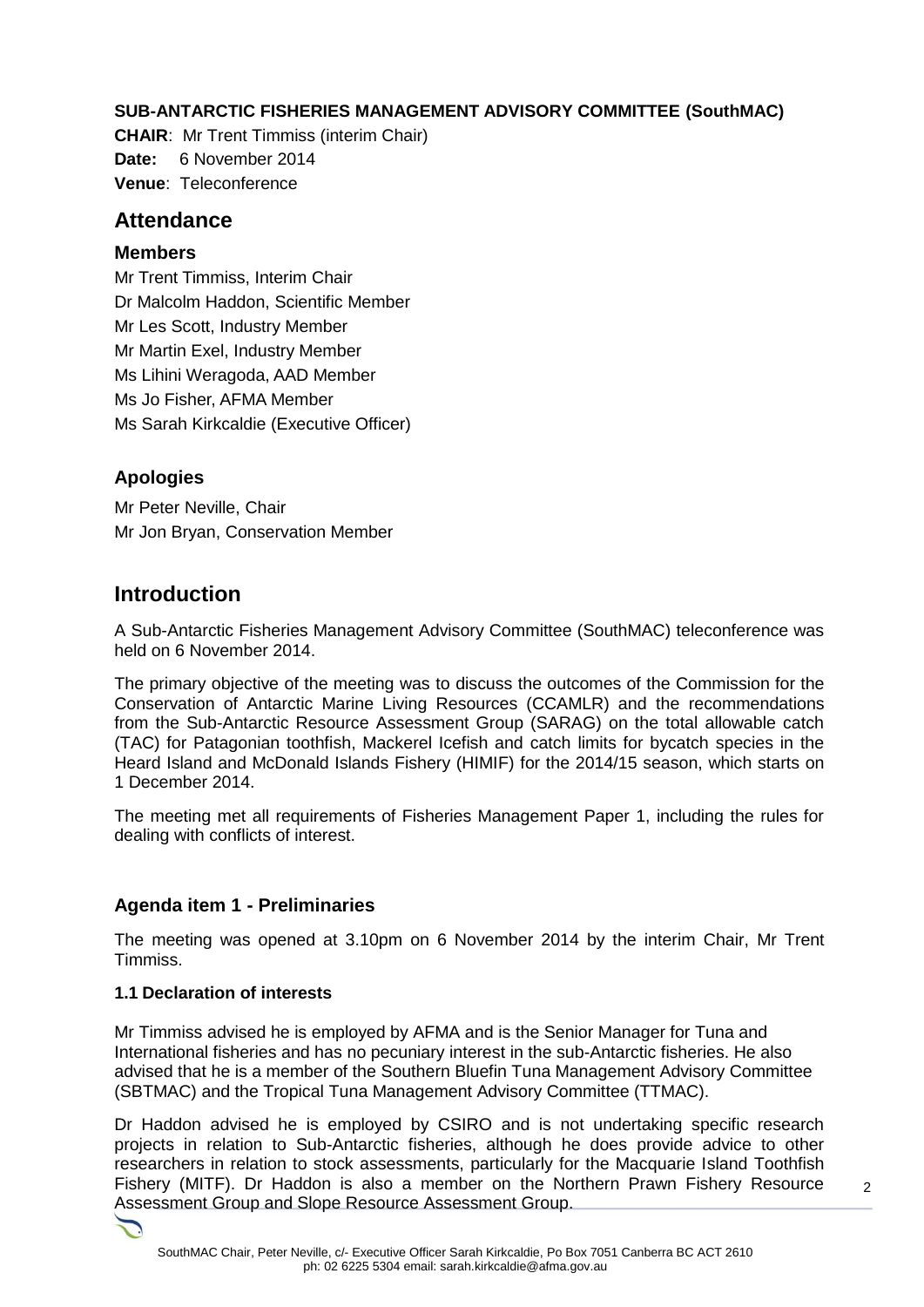Mr Scott advised that he is the Managing Director of Australian Longline P/L and Managing Director of Petuna Sealord Deepwater Fishing P/L and which holds various fishing rights in, and operates vessels in the Australian Sub-Antarctic fisheries and waters under the jurisdiction of CCAMLR. Mr Scott is also an advisor to Petuna Fisheries. Mr Scott further advised he is a member on SlopeRAG, the Sub-Antarctic demersal longline member on the Threat Abatement Plan, industry representative on the Australian delegation to CCAMLR, director to CFA and Director of SETFIA. Mr Scott was not aware of any investigation or prosecution action by AFMA against his Company or of any legal action by his Company against AFMA.

Mr Exel advised that he is the General Manager, Environment and Policy, Austral Fisheries P/L. Austral Fisheries P/L owns Statutory Fishing Rights (SFRs) in the Australian sub-Antarctic fisheries and waters under the jurisdiction of Commission for the Conservation of Antarctic Marine Living Resources (CCAMLR). Mr Exel also declared that he is the Director of the Institute of Marine and Antarctic Studies, Director on the Commonwealth Fisheries Association (CFA), member of the South East Trawl Fishing Industry Association (SETFIA), Member of the Great Australian Bight Industry Association, Member of Coral Sea Fishers Association and Chair of the Coalition of Legal Toothfish Operators. He was not aware of any investigation or prosecution action by AFMA against his Company or of any legal action taken by his Company against AFMA.

Ms Fisher advised she is employed by AFMA and is currently acting manager for sub-Antarctic fisheries and has no pecuniary interest in the sub-Antarctic fisheries.

Ms Kirkcaldie advised she is employed by AFMA and is a senior management officer in the tuna and international fisheries and has no pecuniary interest in the sub-Antarctic fisheries.

Ms Lihini Werogoda advised that she is employed by the Australian Antarctic Division (AAD) and has no pecuniary interest in the sub-Antarctic fisheries.

Messrs Scott and Exel declared their interest under agenda items 2-5. Messrs Scott and Exel left the teleconference and the remaining members discussed whether Industry members could participate in the discussions and recommendations; it was agreed that as their input was essential to most agenda items, they should remain on the teleconference unless a specific conflict of interest was identified, at which point members would be asked to leave the teleconference for the duration of that particular discussion/recommendation.

## **1.2 Apologies**

Apologies were received from Mr Peter Neville and Mr Jon Bryan.

## **1.3 Adoption of agenda**

SouthMAC adopted the agenda with the addition of an agenda item requested by an industry member on the Macquarie Island season date.

# **Heard Island and McDonald Islands Fishery**

## **Agenda item 2 – Total Allowable Catch recommendations**

Messrs Scott and Exel declared their interest under agenda item 2. Messrs Scott and Exel left the teleconference and the remaining members agreed that they could all re-join the teleconference and participate in all discussions but not recommendations.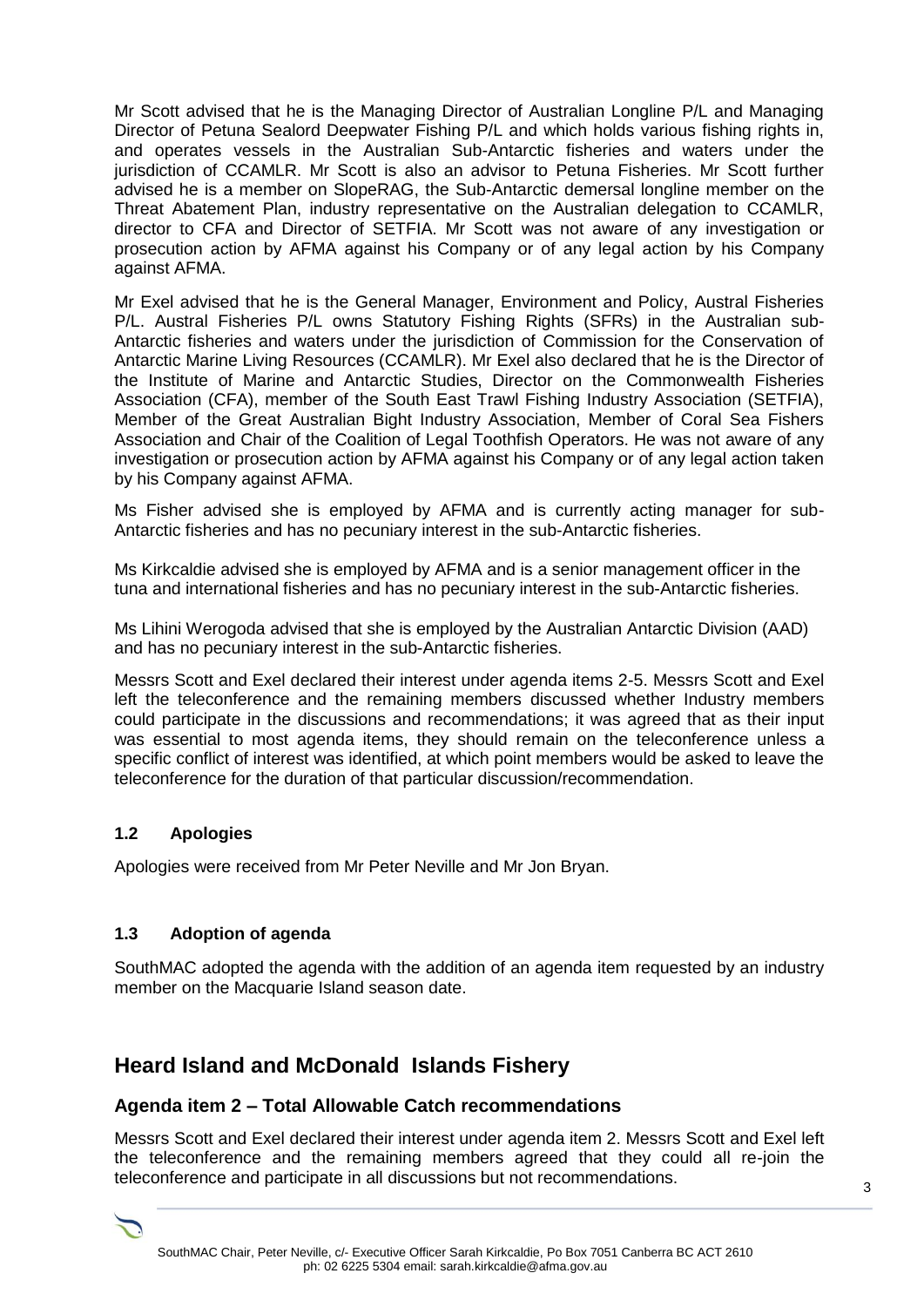Members noted that scientists from AAD had prepared the stock assessments for the two target species in the Fishery: Mackerel Icefish and Patagonian Toothfish for peer-review and consideration by CCAMLR's Working Group on Fish Stock Assessments and Scientific Committee.

Members noted that AAD presented two Patagonian Toothfish stock assessments models to WG-FSA: the base case model and the base case model that includes tagging data from the longline sector. WG-FSA agreed that the model used to determine the catch limit should include tagging data but with removal of the first four years of year class strength (YCS) (1982-1985) which produced a TAC of 4,410 tonnes. The WG-FSA recommendation was then supported by the CCAMLR Scientific Committee and Commission.

SouthMAC further noted that the assessments were considered by the Sub-Antarctic Resource Assessment Group (SARAG) prior to and after they were presented to CCAMLR.

SouthMAC agreed that the models were clear in the outcomes and there was no evidence to deviate from the CCAMLR agreed catch limits.

#### Mackerel Icefish

After considering the outcomes of SARAG's teleconference on the morning of 6 November 2014, SouthMAC agreed to recommend a 2014/15 Mackerel Icefish TAC of 309 tonnes to the AFMA Commission.

#### Patagonian Toothfish

After considering the outcomes of SARAG's teleconference, SouthMAC agreed to recommend a 2014/15 Patagonian Toothfish TAC of 4,410 tonnes to the AFMA Commission, noting that more work was required for the 2015 HIMI stock assessment and would be discussed at the next CCAMLR Consultative Forum as well as the next SouthMAC meeting.

#### Bycatch

Members noted that no new assessments were carried out on bycatch species in 2014 and agreed to implement the CCAMLR decision to retain the bycatch limits from the 2013/14 season for the 2014/15 season. The limits are:

- macrourids 360 tonnes;
- unicorn icefish 150 tonnes;
- grey rockcod 80 tonnes;
- skates and rays 120 tonnes; and
- all other species 50 tonnes for each species.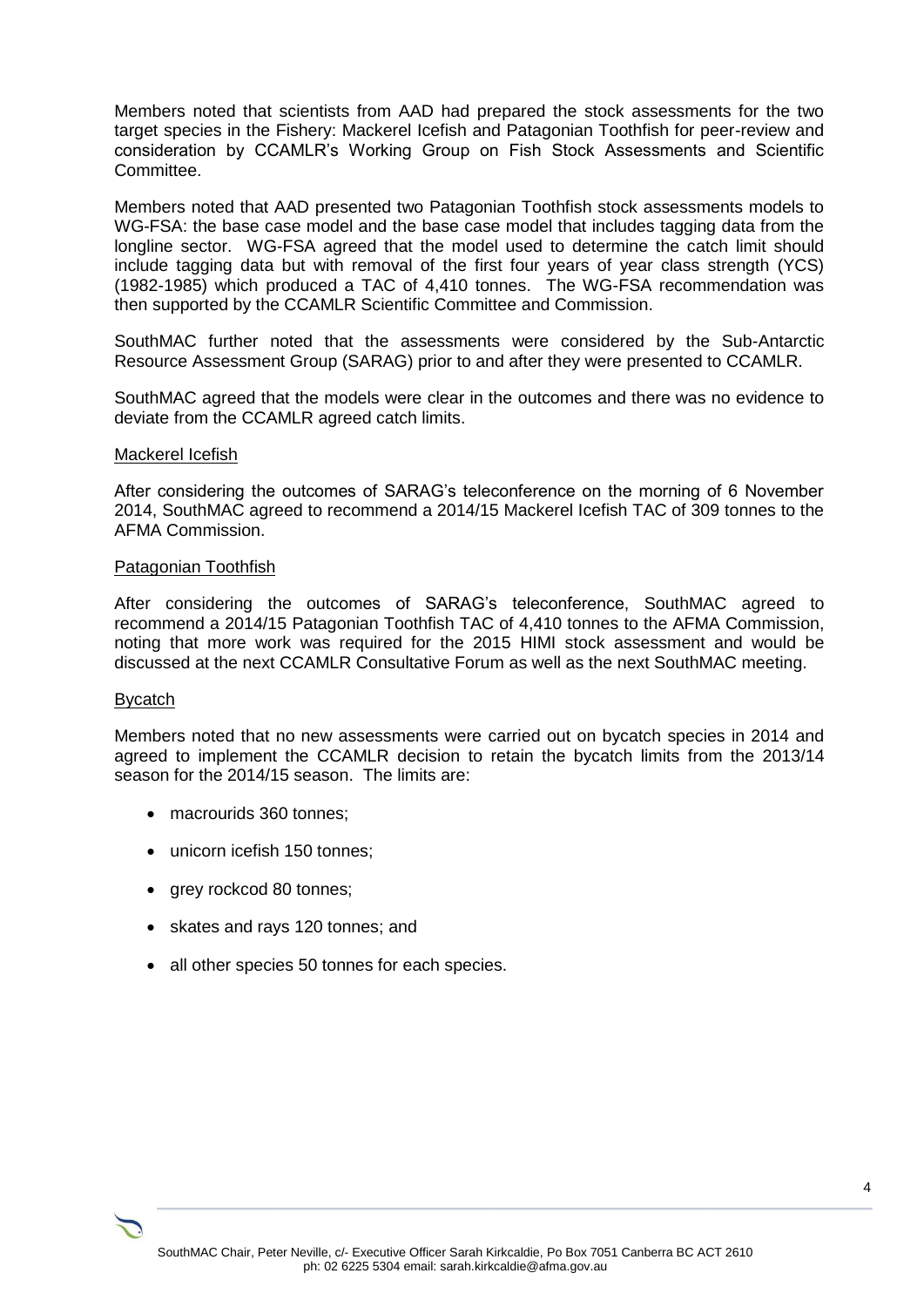SouthMAC congratulated the AAD scientists on the significant amount of work that had been completed in 2014 and acknowledged it was a difficult year that required work right up to the start of CCAMLR. In particular, members recognised the accomplishments of Drs Welsford and Ziegler and the work they completed in 2014. SARAG noted that the CCAMLR report congratulated Australia on the work completed in 2014.

# **CCAMLR New and Exploratory**

# **Agenda item 3 – Strategic assessment recommendations**

SouthMAC noted that in June 2014, Australia submitted an application to CCAMLR to fish in CCAMLR Statistical Sub-areas 88.1 and 88.2 and CCAMLR approved the application at its October 2014 meeting.

To be able to export the catch, Australia's activity in the New and Exploratory fisheries requires accreditation under the Commonwealth *Environment Protection and Biodiversity Conservation Act 1999* (EPBC Act). SouthMAC noted that AFMA had prepared a submission as required under the EPBC Act and that members had been provided with an opportunity to provide comments.

The AFMA member informed SouthMAC that the submission was provided to the Department of Environment and then released it for public comment. Members noted that no comments were received.

SouthMAC noted that the Department of Environment was currently finalising its recommendations for accreditation and these will be provided to members.

Mr Scott stated that the vessel Antarctic Chieftain is due to depart for the CCAMLR Statistical Sub-areas 88.1 and 88.2 on the 27 Novembers and would like to have received the accreditation before departure. The AFMA member noted that AFMA is hoping to receive confirmation of accreditation by 21 November 2014.

# **CCAMLR Conservation Measures**

## **Agenda item 4 – Revised Conservation Measures (CM) for 2014/15**

SouthMAC noted that in addition to a number of other conservation measures, the following relevant conservation measures were revised at the 2014 CCAMLR meeting:

- 10-01 Marking of fishing vessels and fishing gear
- 10-05 Catch Documentation Scheme for *Dissostichus* spp.
- 24-02 Longline weighting for seabird conservation
- 25-02 Minimisation of the incidental mortality of seabirds in the course of longline fishing or longline fishing research in the Convention Area
- 33-02 Limitation of by-catch in Statistical Division 58.5.2 in the 2014/15 season
- 33-03 Limitation of by-catch in new and exploratory fisheries in the 2014/15 season
- 41-08 Limits on the fishery for *Dissostichus eleginoides* in Statistical Division 58.5.2 in the 2014/15 season
- 41-09 Limits on the exploratory fishery for Dissostichus spp. In Statistical subarea 88.1 in the 2014/15 season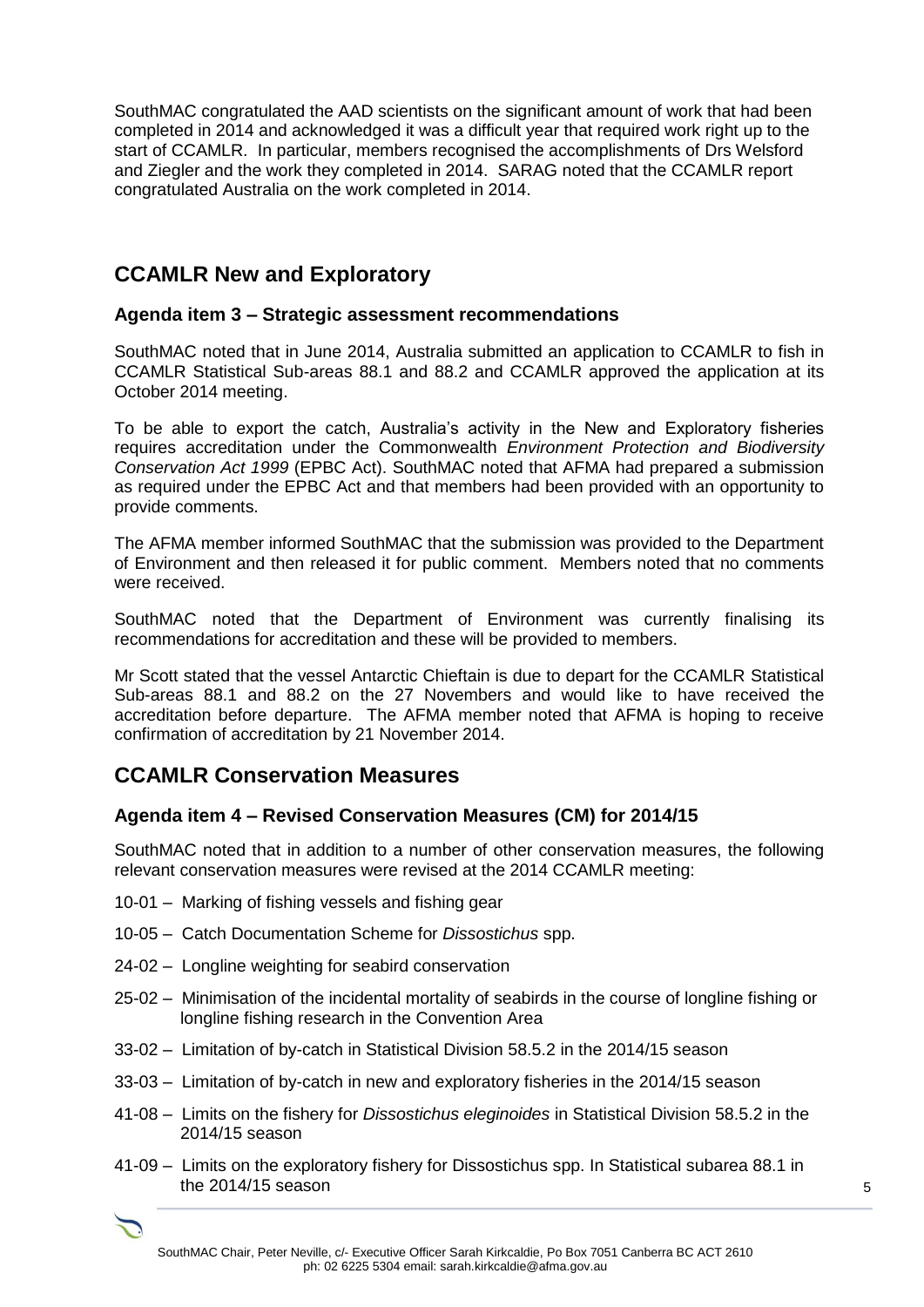- 41-10 Limits on the exploratory fishery for Dissostichus spp. In Statistical subarea 88.2 in the 2014/15 season
- 42-02 Limits on the fishery for *Champsocephalus gunnari* in Statistical Division 58.5.2 in the 2014/15 season

Members noted that CM 10-01 had changed to be more specific on vessel markings. Industry requested the final wording for the conservation measure be provided to members as soon as it is finalised.

Members noted that significant changes were made to CM 10-05 to reflect operational reality and ensure more control of the paper trail to reduce fraud.

Members noted that bottle testing requirements were changed in CM 24-02 in 2014.

The AAD member noted that the change to CM 25-02 were to streamline the requirements in CM 24-02, 25-02 and the specific measures applying to each CCAMLR fishery.

SouthMAC further noted that the bycatch limits were maintained for the HIMI Fishery in CM 33-02.

Members noted that CM 41-09 and 41-10 had been amended to provide more specifics on research requirements. The Industry member noted that they had agreed to tag 3 fish/tonne caught in the south and 1 tag/tonne in the north in the Exploratory Fisheries in Statistical Sub Area 88.1 and 88.2.

The AAD member highlighted the requirement to provide notification of vessel details within 7 days of issuing licence to the CCAMLR Secretariat and agreed to discuss these requirements with AFMA ahead of the start of the season.

# **Other**

## **Agenda item 5 – Other Business**

## **5.1 Amendment to the Macquarie Island Toothfish Fishery season**

Mr Scott requested that SouthMAC discuss the possibility of amending the Macquarie Island Toothfish Fishery season by 2 weeks so that it commences 15 days earlier on 15 April.

As discussed by SARAG at its teleconference that morning, Dr Haddon noted there were no scientific implications for the stock assessment by starting the season earlier.

SouthMAC noted the discussion at SARAG that morning, in particular that:

- 1) the MITF SFR conditions state that longlining is only permitted between 1 May and 31 August. Any amendment to the longline season would require consultation with the Threat Abatement Plan for Seabirds team;
- 2) the current 2014/15 quota year, which runs from 1 May 2014 30 April 2015, is specified in a legislative Determination. As the quota for the current year is fully caught, a season extension would require the revocation of the existing Determination and issuing of a new Determination that defines an earlier season commencement.

Industry noted that there have been no interactions with birds since 2006 and that, while the longline season in the fishery extends from 1 May to 31 August, the fishery used to start on 15 April every year however this was before operators were permitted to longline in the fishery. Industry further noted that the fishery has very successful mitigation measures to